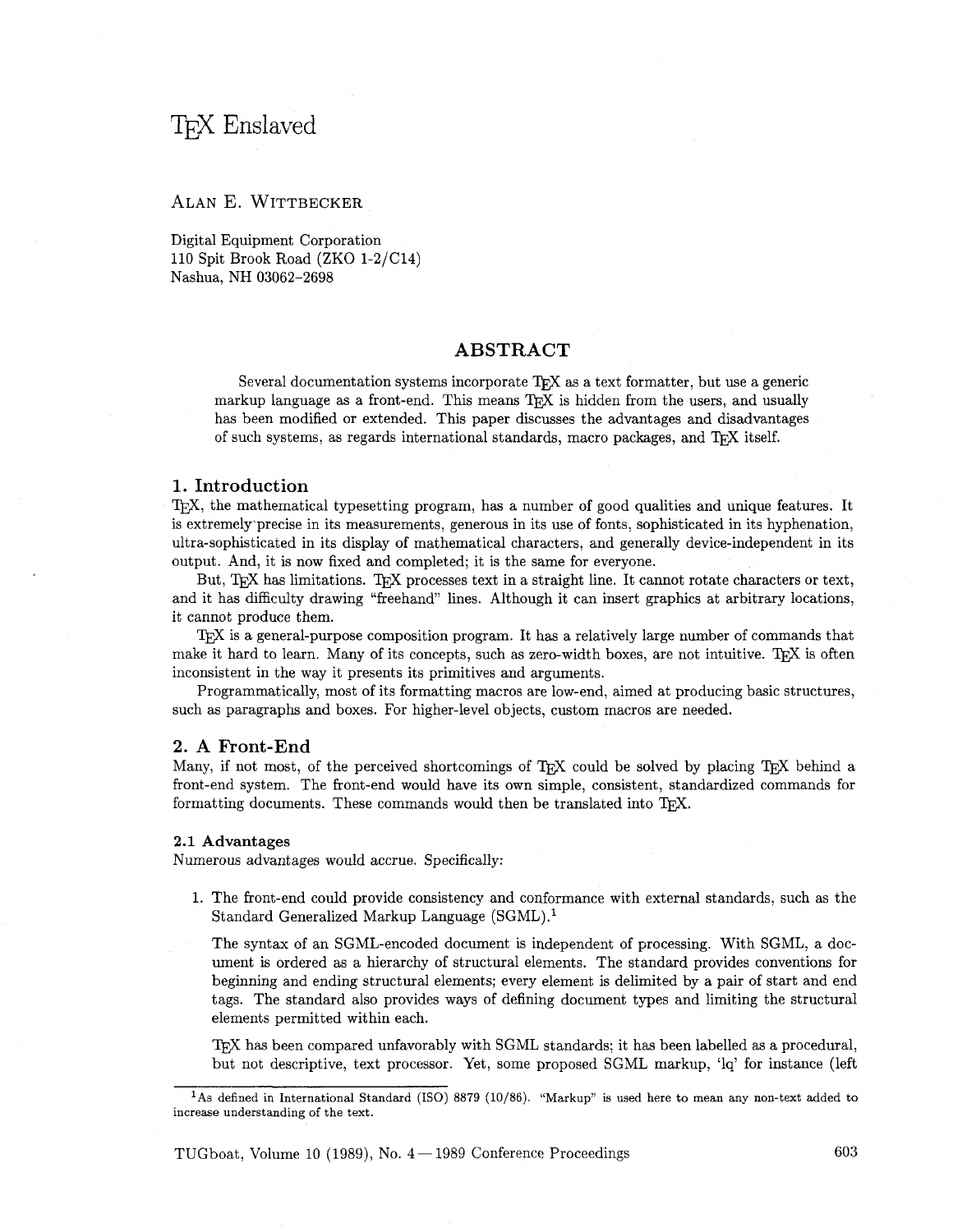quad? long quote? loose quality?), is as cryptic as anything in  $T_{\rm F}X$ .<sup>2</sup> It is possible for SGML or TEX (in the form of macros) to be completely descriptive, depending on the interpretation.

- 2. The front-end could permit an object-oriented approach to documentation, which would seem more natural for users.
	- (a) A front-end language would be considered object-oriented if it supported four specific object properties (Cox 1987):
		- i. abstraction  $-$  a concise representation for a more complex idea, where the details are not essential to understanding the function. Each object is an instance of a class, its behavior limited by the properties of that class.
		- ii. encapsulation  $-$  an object is the unit of encapsulation of an abstraction  $-$  is a process by which an individual component is defined. Encapsulation ensures that an individual object can have private properties, not shared with other objects in the class.
		- iii. inheritance  $-$  classes that are sub-classes of others can inherit the properties of the super-classes. For example, in a document, a paragraph within a table would inherit the left margin of the table.
		- iv. polymorphism inherited messages can be re-defined by sub-class; the same message in different classes could be polymorphically defined.
	- (b) The front-end could provide a set of object-oriented constructs which would then be used to form high-level, hierarchical document structures.
- 3. The front-end could, in fact, provide extensions, or perhaps "pretensions", to T<sub>E</sub>X. This would simplify the operation of the macros. For instance, when an argument in  $Tr X$  is used for several purposes, such as a chapter title, running head, contents entry, and index entry, each case is handled differently; the text is a box, mark, or write, depending on the macro. Expansion occurs at different times. The front-end could copy the text, so it does not need to be done in the macros.
- 4. The front-end could be simpler to use and easier to learn. Complex parts of the code would be located in lower levels, in T<sub>F</sub>X, so that higher levels, the front-end, would be less complex. The markup would be descriptive and consistent.

It could offer easier error correction. An SGML parser could check the context of elements (for example, emphasis, double columns, or indents) and issue error messages. Otherwise, this would have to be built into the T<sub>F</sub>X macros. Thus, T<sub>F</sub>X errors would be minimized. The front-end would detect errors and relate them to the elements used by the author, not to the arcane operations in T<sub>F</sub>X's gut.

**5.** The front-end could be extraordinarily flexible. It could provide another level of optimization. It could, in fact, use other text processors under certain circumstances. It could offer multiple styles of document preparation; the same dataset could be available as a manual, print-file, or on-line book. The layout would be determined by a style definition.

#### **2.2 Disadvantages**

Putting a front-end on TFX does have disadvantages, however:

- 1. A comprehensive front-end may be almost as difficult as TEX to learn, especially if it has to serve a variety of applications.
- **2.** The interface between the programs becomes complex.
- **3.** Maintenance and debugging also become more complex and lengthy.

<sup>&</sup>lt;sup>2</sup>See Coombs *et al* 1987.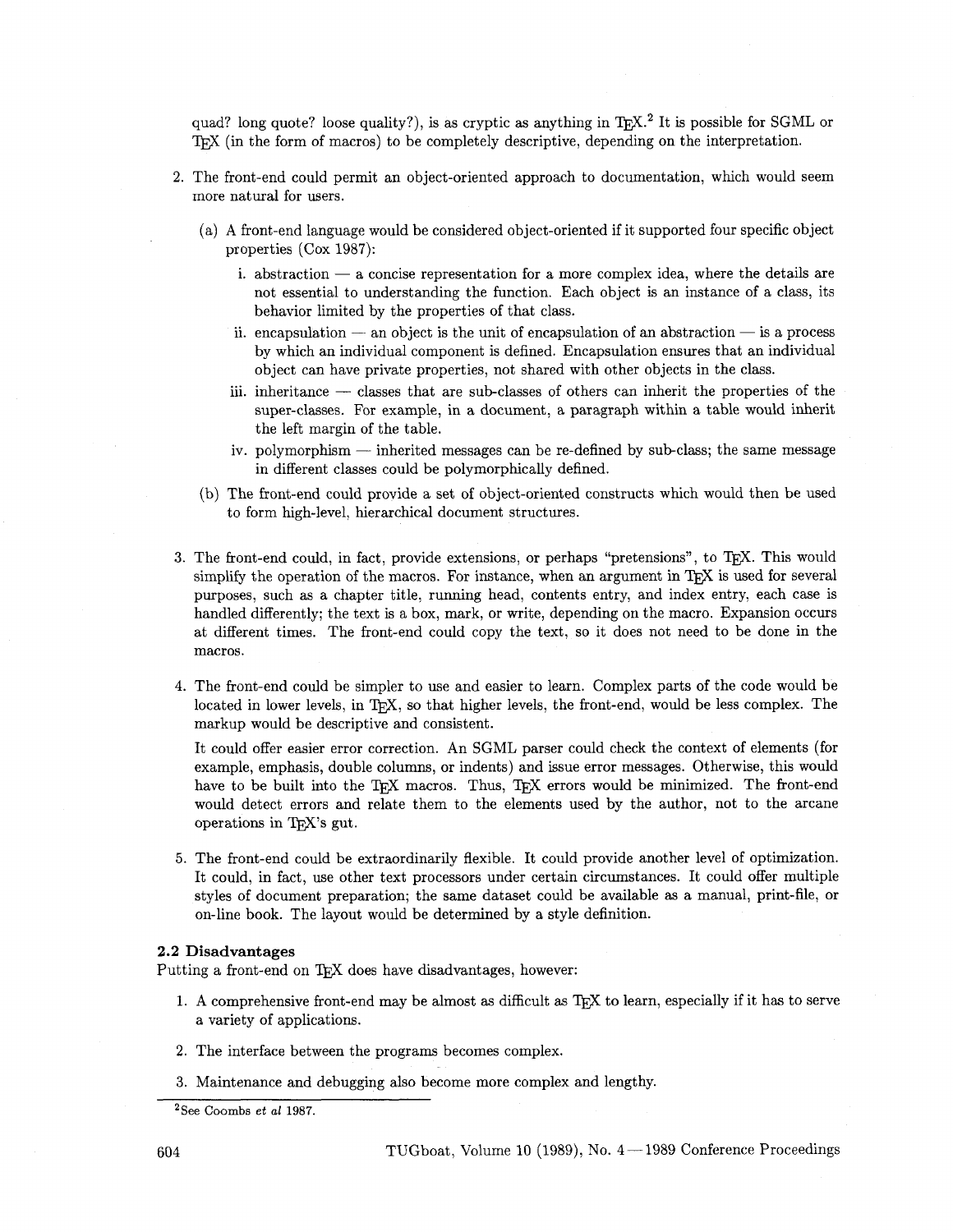- 4. Running time may be increased.
- 5. The front-end may not be as portable as  $T_F X$ .

## 3. An Example in Progress: Digital's VAX DOCUMENT

Front-ends have been advertised for a number of years. The Tyxset system (1985, Tyx Corporation, Reston, VA) was designed to hide  $T_F X$  from users with no typesetting experience, while letting them typeset. Page One (1987, McCutcheon Graphics, Toronto, Canada) offers templates for automatic book production on the Macintosh, where the skill requirement was listed as the ability to use a mouse. MARKUP (1987, Hewlett-Packard, Palo Alto, CA) is an SGML parser and application generator that uses T<sub>F</sub>X to print internal documentation (Price 1987).

Digital Equipment Corporation's VAX DOCUMENT provides a front-end for a formatting engine that is currently "based on  $T_F X$ ". The engine has been modified and does not pass the trip test. Changes include making T<sub>F</sub>X into a callable function, instead of a standalone program, providing 8-bit support (to permit fonts with 256 characters, instead of 128), raising the memory limit, replacing error messages with more normal VMS messages, and increasing the number of marks, dimens, and fonts.

This means that a VAX DOCUMENT-produced file cannot run through public domain T<sub>F</sub>X, or similarly, an arbitrary TFX file won't run through VAX DOCUMENT's text formatter. In fact, end users are not allowed to load their own format files. VAX DOCUMENT consists of the following components:

- 1. A proprietary generic markup language, based on preliminary international standards.
- 2. A tag translator, which reads the source file and produces an intermediate file (with  $T_{\rm F}X$  syntax) that can be read by text formatting software.
- 3. The text formatter, which uses the input file from the translator and font definition files.
- 4. Device converters that produce output for different devices: monospaced, LN03 printers, Post-Script printers.

The text formatter controls page layout, typography, and output dependencies. Text formatting macros are coded using a proprietary  $T_F X$  macro package, dependent on  $T_F X$  extensions (and inclusive of future bug fixes). Most of the macros (and language dependencies, font loads, device-dependent characters) are considered internal to the product and are shipped to customers in machine-readable form only.

Invoking VAX DOCUMENT begins a chain of processing. One command calls the components of the system and their associated files. Except for the top level verb component, which parses the command line and some files and creates an item list to facilitate communication, all the components are data processors that manipulate an input file to produce a readable file for the next processor. The tag translator reads an ASCII input file with embedded generic tags and replaces them with definitions from a saved tag table file, which supplies a mapping from the tags to strings of T<sub>F</sub>X macros. The tag translator output becomes input to the text formatter, which looks up the macros from a format file; the macros are parameterized by a design file.3 At the end of the chain, a formatted file is displayed or printed.

The major components of VAX DOCUMENT are the tag translator and text formatter. Both components are macro processors, i.e., text substitution programs. Each processor defines a set of primitive macros that do "work". The primitive macros include a kind of programming language that allows an algorithm to be written. The tag translator macros are called tags, to conform with generic tagging and to avoid confusion with T<sub>F</sub>X macros.

VAX DOCUMENT is still evolving. Currently, it supports government standards (DOD 2167, 2167a). Other features are being studied: automatic language strings; support for languages that read from right-to-left and left-to-right, as well as the mixture of the two; a modular form for the text formatter macros; an on-line bookreader.

<sup>3</sup>Users are not told how to modify the saved tag table file and format files, only design files.